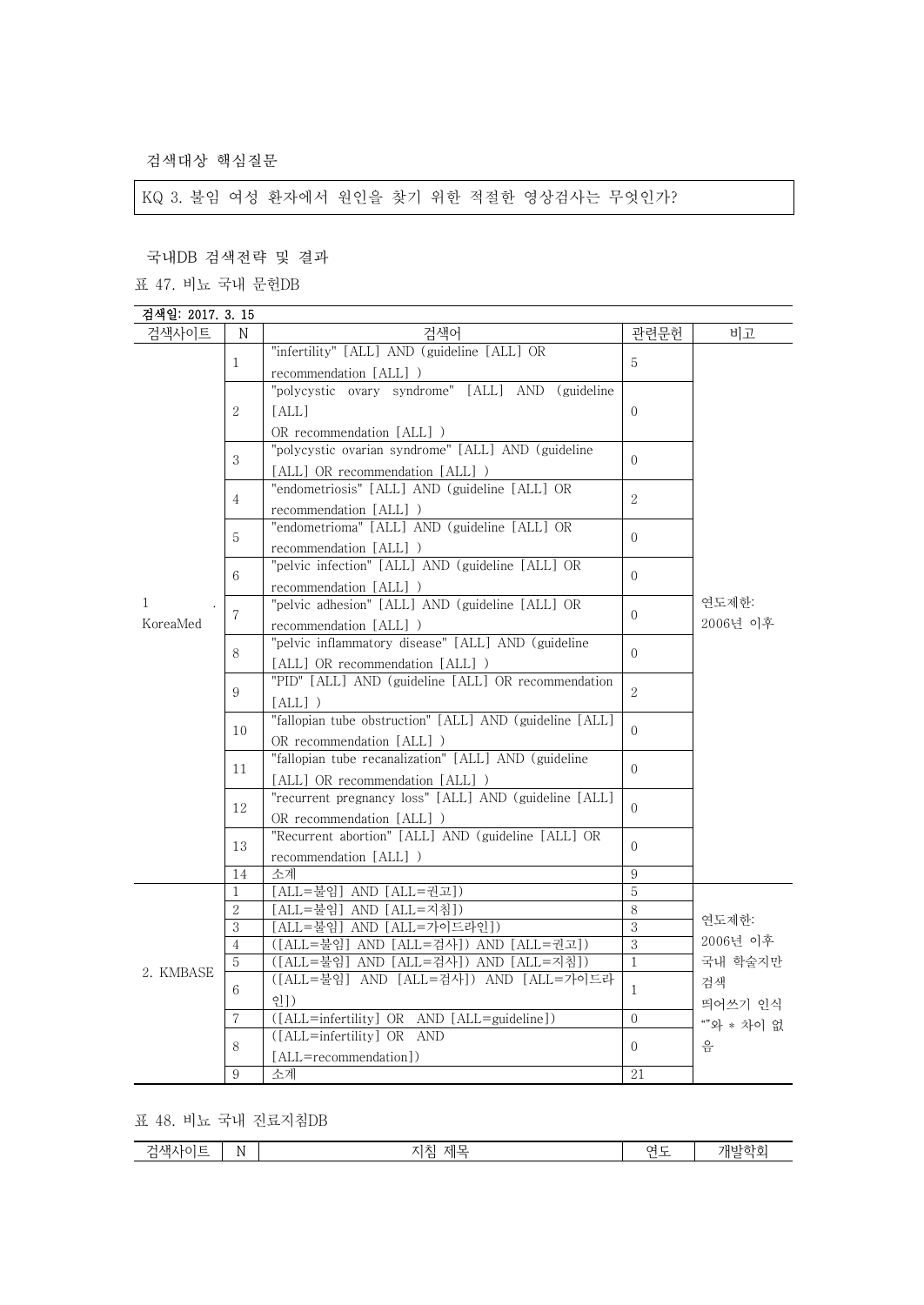| 검색사이트    | N | 지침 제목         | 연도 | 개발학회 |
|----------|---|---------------|----|------|
| KGC      |   | * 사이트 비활성화됨   |    |      |
|          | ↩ | - 0건)<br>소계 ( |    |      |
| 2. KoMGI | ᅩ | * 검색결과 없음     |    |      |
|          |   | 0건`<br>수계     |    |      |

국외DB 검색전략 및 결과

표 49. 비뇨국외 Ovid-Medline

| 검색일: 2017. 3. 30. |                |                                                                      |         |
|-------------------|----------------|----------------------------------------------------------------------|---------|
| 구분                | N              | 검색어                                                                  | 검색 결과   |
|                   | $\mathbf{1}$   | infertility.mp. or exp Infertility/                                  | 75,551  |
|                   | $\overline{2}$ | polycystic ovary syndrome.mp. or exp Polycystic Ovary Syndrome/      | 14,268  |
|                   | 3              | polycystic ovarian syndrome.mp. or exp Polycystic Ovary Syndrome/    | 12,877  |
|                   | 4              | endometriosis.mp. or exp Endometriosis/                              | 22,716  |
|                   | 5              | endometrioma.mp. or exp Endometriosis/                               | 19,608  |
|                   | 6              | pelvic infection.mp. or exp Pelvic Infection                         | 5,744   |
|                   | $\overline{7}$ | pelvic adhesion.mp.                                                  | 109     |
| P                 | 8              | pelvic inflammatory disease.mp. or exp Pelvic Inflammatory Disease/  | 12,242  |
|                   | 9              | PID.mp.                                                              | 4,097   |
|                   | 10             | fallopian tube obstruction.mp.                                       | 56      |
|                   | 11             | fallopian tube recanalization.mp.                                    | 40      |
|                   | 12             | recurrent pregnancy loss.mp.                                         | 1,412   |
|                   | 13             | Recurrent abortion.mp.                                               | 583     |
|                   | 14             | 1 OR 2 OR 3 OR 4 OR 5 OR 6 OR 7 OR 8 OR 9 OR 10 OR 11 OR<br>12 OR 13 | 125.728 |
|                   | 15             | exp ultrasonography/ or Ultrasonogra\$.mp.                           | 423,050 |
|                   | 16             | exp Magnetic Resonance Imaging or MRI.mp.                            | 432.292 |
| 검사                | 17             | exp Hysterosalpingography/ or HSG.mp.                                | 4.907   |
|                   | 18             | 15 or 16 or 17                                                       | 827,435 |
| P&검사              | 19             | 14 AND 18                                                            | 8.362   |
|                   | 20             | guideline.pt.                                                        | 16.469  |
|                   | 21             | practice guideline.pt.                                               | 22,705  |
| 지침                | 22             | guideline\$.ti.                                                      | 61,400  |
|                   | 23             | recommendation\$.ti.                                                 | 30.229  |
|                   | 24             | 20 or 21 or 22 or 23                                                 | 103,596 |
| P&검사&지            |                |                                                                      |         |
| 침                 | 25             | 14 AND 18 AND 24                                                     | 29      |
| 연도                | 26             | 14 AND 18 AND 24 "2006 -Current"                                     | 20      |
| 종합                | 27             |                                                                      | 20      |

표 50. 비뇨 국외 Ovid-Embase

| -4 V<br>. .                     | .                          |          |   |
|---------------------------------|----------------------------|----------|---|
| $\neg$ H<br><u>-</u><br>__<br>山 | $\mathbf{v}$<br><b>I V</b> | 건센'<br>- | ー |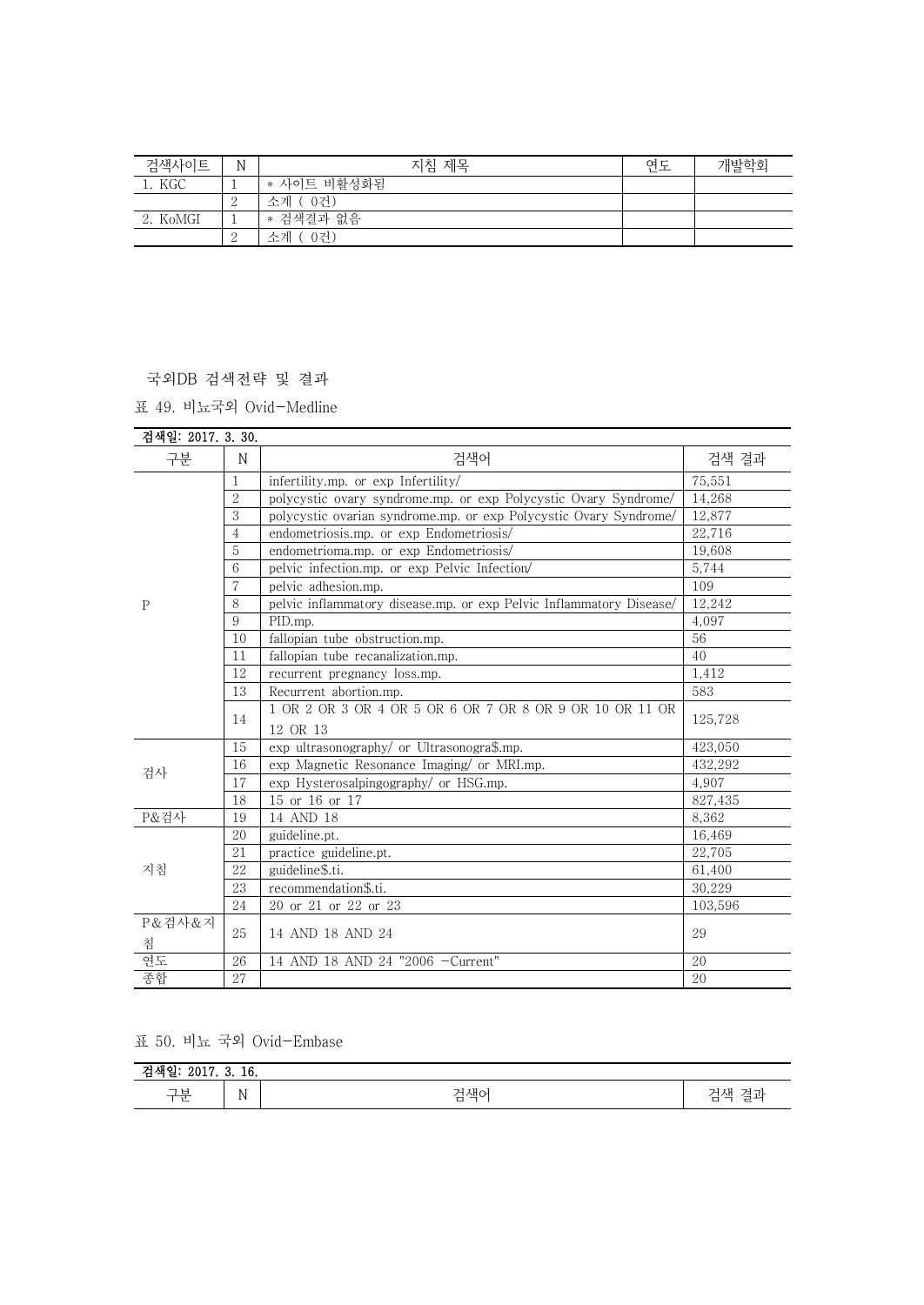| 검색일: 2017. 3. 16. |                |                                                                     |         |
|-------------------|----------------|---------------------------------------------------------------------|---------|
| 구분                | N              | 검색어                                                                 | 검색 결과   |
|                   | $\mathbf{1}$   | infertility.mp. or exp Infertility/                                 | 133.249 |
|                   | $\overline{2}$ | polycystic ovary syndrome.mp. or exp Polycystic Ovary Syndrome/     | 23.142  |
|                   | 3              | polycystic ovarian syndrome.mp. or exp Polycystic Ovary Syndrome/   | 23,421  |
|                   | $\overline{4}$ | endometriosis.mp. or exp Endometriosis/                             | 33,837  |
|                   | 5              | endometrioma.mp. or exp Endometriosis/                              | 32,738  |
|                   | 6              | pelvic infection.mp. or exp Pelvic Infection/                       | 14,562  |
|                   | $\overline{7}$ | pelvic adhesion.mp.                                                 | 247     |
| P                 | 8              | pelvic inflammatory disease.mp. or exp Pelvic Inflammatory Disease/ | 15,197  |
|                   | 9              | PID.mp.                                                             | 5,719   |
|                   | 10             | fallopian tube obstruction.mp.                                      | 81      |
|                   | 11             | fallopian tube recanalization.mp.                                   | 66      |
|                   | 12             | recurrent pregnancy loss.mp.                                        | 2,427   |
|                   | 13             | Recurrent abortion.mp.                                              | 6.295   |
|                   |                | 1 OR 2 OR 3 OR 4 OR 5 OR 6 OR 7 OR 8 OR 9 OR 10 OR 11 OR            | 198.410 |
|                   | 14             | 12 OR 13                                                            |         |
|                   | 15             | exp ultrasonography/ or Ultrasonogra\$.mp.                          | 672.167 |
| 검사                | 16             | exp Magnetic Resonance Imaging/ or MRI.mp.                          | 777,032 |
|                   | 17             | exp Hysterosalpingography/ or HSG.mp.                               | 5.790   |
|                   | 18             | 15 or 16 or 17                                                      | 136.164 |
| P&검사              | 19             | 14 AND 18                                                           | 18.468  |
|                   | 20             | guideline\$.ti.                                                     | 81.345  |
| 지침                | 21             | recommendation\$.ti.                                                | 38,291  |
|                   | 22             | 20 or 21                                                            | 117,512 |
| P&검사&지<br>침       | 23             | 14 AND 18 AND 22                                                    | 108     |
| 연도                | 24             | 14 AND 18 AND 22 "2006 -Current"                                    | 83      |
| 종합                | 25             |                                                                     | 83      |

## 표 51. 비뇨 국외 GIN

| 검색일: 2017. 3. 15 |                               |       |  |  |
|------------------|-------------------------------|-------|--|--|
| N                | 검색어                           | 검색 결과 |  |  |
|                  | infertility                   | 24    |  |  |
|                  | polycystic ovary syndrome     | 4     |  |  |
| 3                | polycystic ovarian syndrome   | 3     |  |  |
| 4                | endometriosis                 |       |  |  |
| 5                | endometrioma                  |       |  |  |
| 6                | pelvic infection              |       |  |  |
|                  | pelvic adhesion               |       |  |  |
| 8                | pelvic inflammatory disease   | 4     |  |  |
| 9                | PID                           |       |  |  |
| 10               | fallopian tube obstruction    |       |  |  |
| 11               | fallopian tube recanalization |       |  |  |
| 12               | recurrent pregnancy loss      |       |  |  |
| 13               | Recurrent abortion            |       |  |  |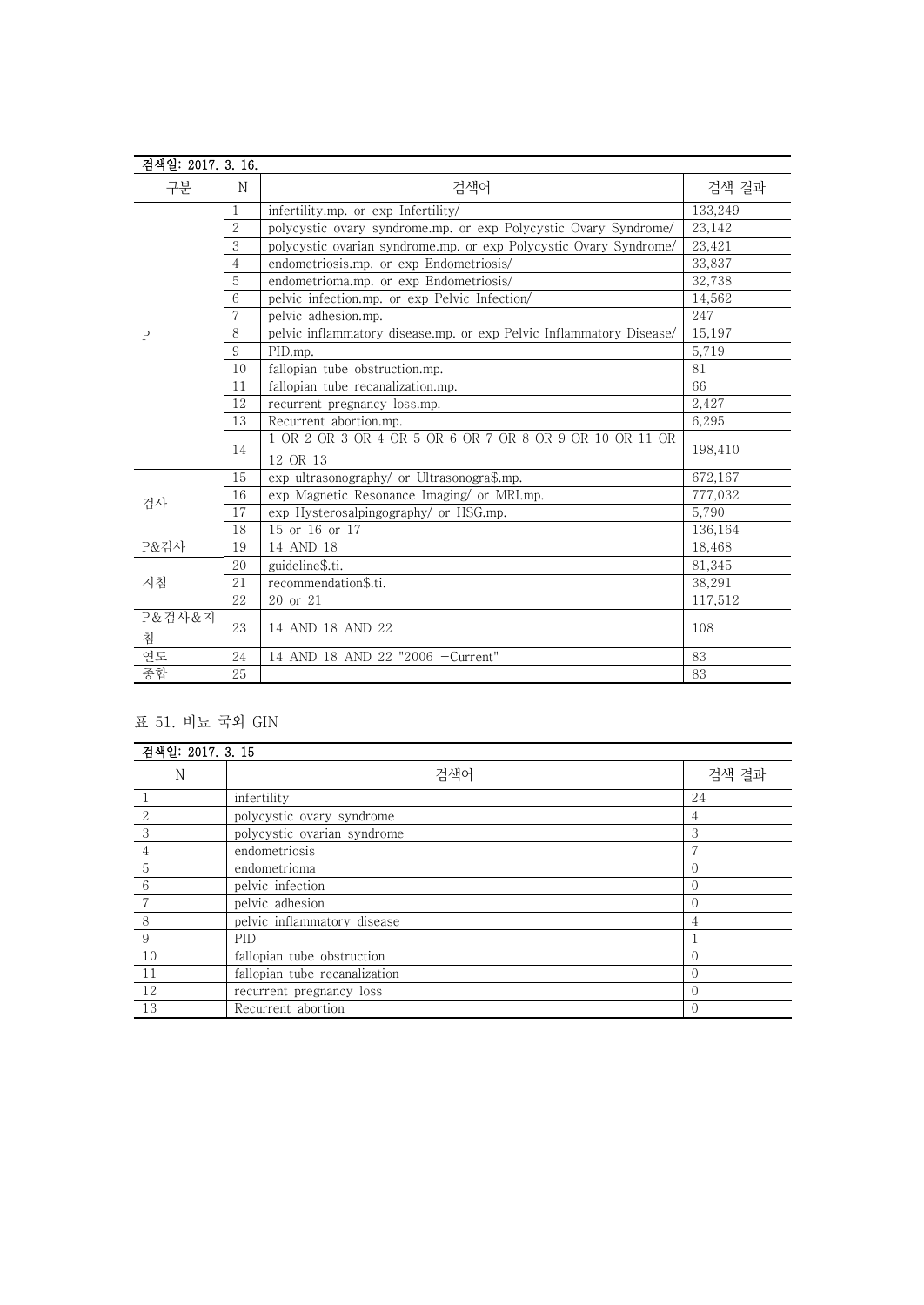## 표 52. 비뇨 국외 NGC

| 검색일: 2017. 3. 15 |                               |                             |  |
|------------------|-------------------------------|-----------------------------|--|
| N                | 검색어                           | 검색 결과                       |  |
|                  | infertility                   | 3                           |  |
|                  | polycystic ovary syndrome     | 3                           |  |
| 3                | polycystic ovarian syndrome   | 4                           |  |
| 4                | endometriosis                 | 2                           |  |
| 5                | endometrioma                  | 3                           |  |
| 6                | pelvic infection              |                             |  |
|                  | pelvic adhesion               | 2                           |  |
| 8                | pelvic inflammatory disease   | 3                           |  |
| 9                | PID                           |                             |  |
| 10               | fallopian tube obstruction    | $\Omega$                    |  |
| 11               | fallopian tube recanalization |                             |  |
| 12               | recurrent pregnancy loss      | 2                           |  |
| 13               | Recurrent abortion            | $\mathcal{D}_{\mathcal{L}}$ |  |